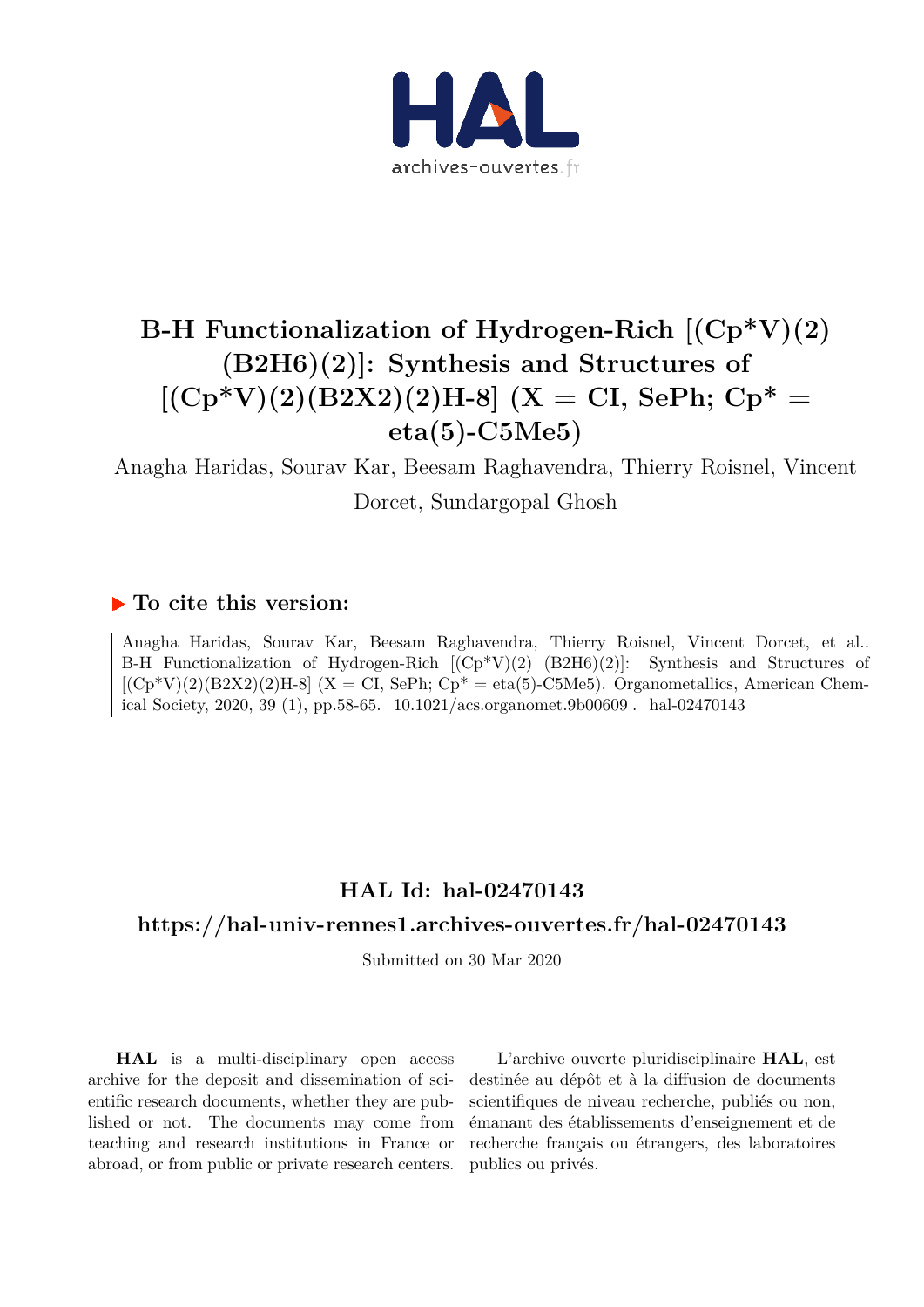# B-H Functionalization of Hydrogen-Rich  $[(Cp*V)<sub>2</sub>(B<sub>2</sub>H<sub>6</sub>)<sub>2</sub>]$ : Synthesis and Structures of  $[(Cp^*V)_2(B_2X_2)_2H_8]$  (X = Cl or SePh;  $Cp^* = \eta^5 - C_5Me_5$ )

Anagha Haridas,<sup>†</sup> Sourav Kar,† Beesam Raghavendra,† Thierry Roisnel,‡ Vincent Dorcet,‡ and Sundargopal Ghosh\*,†

†Department of Chemistry, Indian Institute of Technology Madras, Chennai 600036, India. ‡Univ Rennes, CNRS, Institut des Sciences Chimiques de Rennes, UMR 6226, F-35000, Rennes, France.

**ABSTRACT:** We have recently reported the perchlorinated diniobaborane species  $[(Cp*Nb)_2(B_2H_4Cl_2)_2]$  from  $[(Cp*Nb)_2(B_2H_6)_2]$ using CCL<sub>4</sub> as chlorinating agent. In an attempt to isolate the vanadium analogue, we have isolated  $[(Cp*V)_2(B_2H_6)_2]$ , 1 from the reaction of (Cp\*VCl2)3 with [LiBH4∙THF] followed by thermolysis with excess [BH3·THF]. Subsequently, the thermolysis of **1** with CCl<sub>4</sub> for a prolonged period of time afforded perchlorinated divanadaborane  $[(Cp*V)_2(B_2H_4Cl_2)_2]$ , 2 along with the formation of bichlorinated divanadaborane  $[(Cp*V)_2(B_2H_3C1)_2]$ , **3** and trichlorinated divanadaborane  $[(Cp*V)_2(B_2H_4C1)_2(B_2H_3C1)]$ , **4**. Similarly, in order to functionalize the terminal B-H by  $\{SePh\}$  group, thermolysis of 1 was carried out with  $Ph_2Se_2$  that yielded persubstituted divanadaborane  $[(Cp*V)_2{B_2H_4(SePh)_2}]_2$ , 5 in parallel to the formation of  $[(Cp*V)_2{B_4H_{11}(SePh)}]$ , 6. Compound 5 is very fascinating in which all the terminal B-H hydrogens of **1** have been substituted by {SePh} ligands. All the compounds have been characterized by  ${}^{1}H$ ,  ${}^{11}B$ ,  ${}^{13}C$  NMR spectroscopy; mass spectrometry; IR spectroscopy and single crystal X-ray analysis. Density functional theory (DFT) and TD-DFT calculations provided further understanding regarding the electronic structures, bonding and electronic transitions of these persubstituted vanadaborane species. agha Haridas,<sup>1</sup> Source War,<sup>1</sup> Beesam Raghavendra,<sup>1</sup> Thierry Roisnel,<sup>2</sup> Vincent Dorcet,<sup>2</sup> and<br>
narmout of Chemistry, Indian Institute of Technology Madras, Chemai 600036, India<br>
narmout of Chemistry, Indian Institute

#### INTRODUCTION

In the expansion of rapidly growing polyhedral metallaborane<sup>1a-d</sup> and metallacarborane<sup>1e-f</sup> chemistry, functionalization of borane, metallaborane and carborane at B-H vertices became of interest because of their growing desirability in material science,<sup>2</sup> catalysis<sup>3</sup> and drug design.<sup>4</sup> However, compared to the widely explored carbon-functionalization<sup>5</sup> in hydrocarbons, the boron-functionalization is relatively unexplored.<sup>6</sup> Despite of the efforts devoted to the development of efficient routes for the functionalization of boranes<sup>7</sup> and carboranes,<sup>8</sup> functionalization of metallaboranes met with little success.<sup>9</sup> The icosahedral carboranes and boranes have been functionalized regularly because of their wide-spread applications as a basic component for Boron Neutron Capture Therapy (BNCT),<sup>4a,10</sup> weakly coordinating anion,<sup>11</sup> photoluminescent material,<sup>12</sup> radio imaging reagent, $13$  tunable hybrid nanomolecules<sup>14</sup> etc. Reed and co-workers have shown that the hexahalogenated carboranes  $[CB<sub>11</sub>H<sub>6</sub>X<sub>6</sub>]$  (X = Cl, Br or I) play a significant role in stabilization of the coordinatively unsaturated cationic species, such as, the silylium cation  $(R_3Si^+),^{15}$  fullerene cation  $(C_{76}^+),^{16}$  hydronium ion  $(H_9O_4^+),^{17}$  and (tetraphenylporphyrinato)iron(III) ion [Fe-(tpp)<sup>+</sup> ].<sup>18</sup> Beginning with the pioneering contributions by Hawthorne<sup>7a-b,8a</sup> and Grimes,<sup>6,8b-c</sup> followed by Xie,<sup>19</sup> Yan,<sup>19a,20</sup> and others, $2^{1,22}$  several synthetic methodologies have been established for the derivatization of boranes and carboranes. Recently, Spokoyny and co-workers have shown that perfunctionalization of borane clusters using pentafluroroaryl-terminated linkers yields size-tunable rigid nanomolecules that undergo conjugation with different types of thiols via  $S<sub>N</sub>Ar$  chemistry.<sup>14</sup>

After the successful synthesis of perchlorinated rhenaborane  $[(Cp*Re)<sub>2</sub>B<sub>5</sub>Cl<sub>5</sub>H<sub>2</sub>]<sub>2</sub><sup>23</sup>$  search for new routes for the isolation of perhalogenated metallaboranes became of interest. One of the well-known approaches for the B-H functionalization of boranes or carboranes is the electrophilic substitution followed by cross coupling reactions.<sup>24</sup> Having a series of several open and *closo*-metallaboranes,25-27 we were interested in isolating perhalogenated compounds. Unfortunately, the above mentioned method was not successful for the generation of these species. Note that, recently we have reported various perhalogenated metalloboranes, albeit in lower yields, using PtBr<sub>2</sub>, CCl<sub>4</sub>, CHCl<sub>3</sub>, MeI, BHCl<sub>2</sub>⋅SMe<sub>2</sub> as halogenating agents.<sup>25-27</sup><br>Very recently, we have isolated perchlorinated Very recently, we have isolated perchlorinated  $[(Cp*Nb)<sub>2</sub>(B<sub>2</sub>H<sub>4</sub>Cl<sub>2</sub>)<sub>2</sub>]$  using CCl<sub>4</sub> as chlorine source.<sup>27</sup> As a result, perchlorination of other group 5 metallaboranes became of interest. Herein, in this report, we illustrate the synthesis, structures and bonding of various persubstituted divanadaborane clusters.

#### RESULTS AND DISCUSSION

**Synthesis and reactivity of divanadaborane [(Cp\*V)<sup>2</sup>**  $(B_2H_6)_2$ , 1. Reaction of  $[(Cp*VCl_2)_3]$  with 6 equivalents of [LiBH4∙THF] followed by thermolysis with excess [BH3∙THF] led to the formation of blue **1** in 31 % yield (Scheme 1). Compound 1 was characterized by mass spectrometric data;  ${}^{1}H$ ,  ${}^{11}B$ ,  $^{13}$ C NMR spectroscopy and IR spectroscopy. The  $^{11}$ B NMR spectrum showed a resonance at  $\delta$  = -2.9 ppm. The <sup>1</sup>H NMR spectrum shows the presence of a single  $Cp^*$  environment. In addition, <sup>1</sup>H NMR spectrum exhibited a chemical shift at -10.12 ppm corresponds to V-H-B. Both the  ${}^{1}H$  and  ${}^{11}B$  NMR spectra showed similarity with those of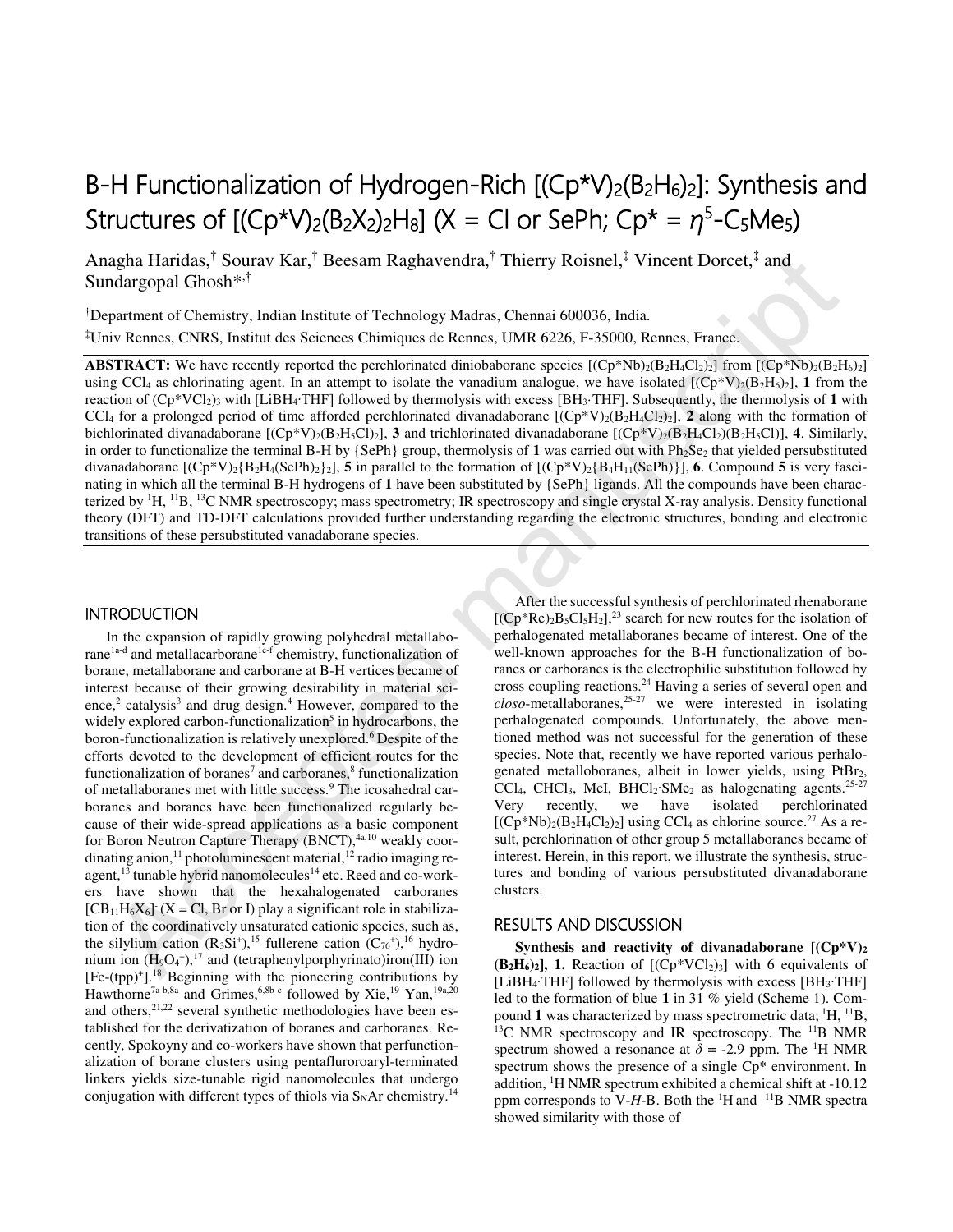

**Scheme 1. Synthesis of divanadaborane (1) and chlorinated divanadaboranes (2-4).** 

 $[(CpV)<sub>2</sub>(B<sub>2</sub>H<sub>6</sub>)<sub>2</sub>]<sup>28</sup>$  The mass spectrometric data suggests the composition of  $1$  as  $C_{20}H_{42}B_4V_2$ .

In order to confirm the spectroscopic assignments of **1**, the single crystal X-ray structure analysis was carried out. As depicted in Figure 1(a), the X-ray analysis revealed compound **1** as the the Cp\* analogue of  $[(CpV)<sub>2</sub>(B<sub>2</sub>H<sub>6</sub>)<sub>2</sub>]<sup>28</sup>$  where two tetrahedral  $V_2B_2$  units are fused by common V-V edge. The V-V, avg. V-B and avg. B-B bond lengths of 2.782, 2.304 and 1.758 Å respectively for 1 are practically analogous to that of  $[(CpV)_2]$  $(B_2H_6)_2$ .

As shown in Scheme 1, reaction of  $[(Cp*V)_2 (B_2H_6)_2]$ , 1 with CCl<sub>4</sub> at 50 °C for one week led to the formation of violet

solid **2**. Room temperature <sup>11</sup>B NMR spectrum of **2** reveals a single resonance, appearing at  $\delta = 10.1$  ppm. The <sup>1</sup>H NMR spectrum of **2** suggests the presence of one kind of Cp\* environment, appeared at  $\delta = 2.18$ ppm. In addition, the  ${}^{1}H$ NMR spectrum of **2** shows one chemical shift at  $\delta$  = -8.19 ppm, indicating the existence of V–*H*–B pro-

tons. The mass spectrum of **2** exhibited a molecular ion peak at m/z 564.0936 [M]<sup>+</sup>. The spectroscopic data were not adequate enough to envisage the structure of **2**. The single crystal X-ray analysis was conducted to confirm the structure of **2**.

The X-ray diffraction study exposed the molecular formula of **2** as  $[(Cp*V)_2(B_2H_4Cl_2)_2]$ . The solid-state X-ray structure, shown in Figure 1(b), clearly shows that all the terminal B-H hydrogens are functionalized by Cl atoms. The V-V bond distance of **2** (2.8389(6) Å) is slightly longer as compared to **1** (2.7820 (9) Å). Whereas, the average V-B as well as B-B bond distance is comparable with that of **1** (Table 1).

As shown in Scheme 1, in parallel to the formation of persubstituted divanadaborane **2**, the prolonged thermolysis reaction of 1 with CCl<sub>4</sub> also yielded bichlorinated divanadaborane  $[(Cp*V)_2(B_2H_5Cl)_2]$ , **3** and trichlorinated divanadaborane  $[(Cp*V)<sub>2</sub>(B<sub>2</sub>H<sub>4</sub>Cl<sub>2</sub>)(B<sub>2</sub>H<sub>5</sub>Cl)]$ , **4**. The mass spectra show the molecular ion peaks of **3** and **4** at m/z 496.1801 and 530.1416 for  $[M]^+$ , suggesting the molecular formula of  $C_{20}H_{40}Cl_2V_2B_4$ and  $C_{20}H_{39}Cl_3V_2B_4$  respectively. The <sup>13</sup>C and <sup>1</sup>H NMR spectra reveals single Cp\* environments both for **3** and **4**. The <sup>11</sup>B NMR spectrum of **3** displays two boron resonances at  $\delta$  = 9.0 and -0.5 ppm. The <sup>1</sup>H NMR spectrum of **3** reveals distinct signals at  $\delta$  = -8.66 and -9.65 ppm in 4:4 ratio for two dissimilar types of bridging V-H-B hydrogens. Whereas, the <sup>11</sup>B NMR spectrum of **4**, exhibits chemical shifts at  $\delta = 10.3$  and -1.6 ppm. The <sup>1</sup>H NMR spectrum of **4** displays peaks at  $\delta$  = -8.67 and -9.80 ppm in 2:6 ratio that matches to bridging V-*H*-B hydrogens. The IR

spectra of **3** and **4** further confirmed the existence of terminal B-H hydrogens. In order to deduce the solid-state X-ray structures of **3** and **4**, the single crystal X-ray analysis was undertaken. The solid state X-ray structure of **3**, shown in Figure S3, is a bichlorinated divanadaborane  $[(Cp*V)_2(B_2H_5Cl)_2]$ . Whereas, X-ray analysis of compound **4** showed a trichlorinated divanadaborane  $[(Cp*V)_2(B_4H_9Cl_3)]$  (Figure S4). The V-V bond distances of **3** and **4** are slightly longer as compared to **1**, whereas the avg. B-B and avg.V-B bond lengths are slightly shorter.

**Figure 1.** Molecular structures and labeling of **1**(a) and **2**(b). Selected bond lengths [Å] and angles [deg] of **1**: V1-V2 2.7820(9),



V1-B1 2.300(4), B2-V1 2.295(4), B3-V1 2.301(4), B4-V1 2.307(4), B1-V2 2.307(4), V2-B2 2.315(4), V2-B3 2.299(4), V2- B4 2.308(4), B1-B2 1.752(7), B3-B4 1.764(6); B2-V1-V2 53.20(11), B2-V1-B1 44.81(16), B2-B1-V1 67.4(2), B2-V1-B1 44.81(16), B1-V1-B4 88.98(16); **2**: V1-V2 2.8389(6), V1-B1 2.302(3), V1-B2 2.302(3), V1-B3 2.306(3), Cl1-B1 1.844(3), Cl2- B2 1.844(3) B2-B1 1.755(5), B3-B4 1.756(5); B2-V1-V2 52.06(8), B1-V2-B2 44.64(12), B2-B1-V1 67.61(16), B2-V1-B1 44.80(12), B1-V1-B4 86.86(12), V1-B2-Cl2 140.52(18),V2-B2-Cl2 143.26(19).

**Reactivity of [(Cp\*V)2(B2H6)2] with Ph2Se2**. Klumpp and co-workers have introduced  $R_2S_2$  ligands ( $R = \text{aryl}$  or alkyl) as a source of 'S' and 'SR'. <sup>29</sup> Recently, Himmel and co-workers have synthesized diborane(4) species  $[R'SB(\mu-hpp)]_2$  ( $R' = Bz$ ) or Ph) from the reaction of  $[HB(\mu-hpp)]_2$  and  $Bz_2S_2$  or  $Ph_2S_2$ .<sup>30</sup> We have explored the reactivity of diaryl disulfide, diselenide and ditelluride ligands for the synthesis of various metallaheteroborane clusters. Recently, we have shown that the reaction of divanadaborane  $[(CpV)_2(B_2H_6)_2]$  with  $Bz_2Se_2$  or  $Ph_2S_2$ yielded  $[(CpV)_2{B_2H_5(BzSe)}(B_2H_6)],$  $[(CpV)<sub>2</sub>{B<sub>2</sub>H<sub>4</sub>(PhS)<sub>2</sub>}{B<sub>2</sub>H<sub>5</sub>(PhS)}],$  and  $[(CpV)_2{B_2H_5(PhS)}_2]$ , albeit in poor yields.<sup>31</sup> In an effort to isolate the persubstituted species, we have carried out the reaction of 1 with  $Ph_2Se_2$  at 90 °C. It led to the formation of green solid **5**.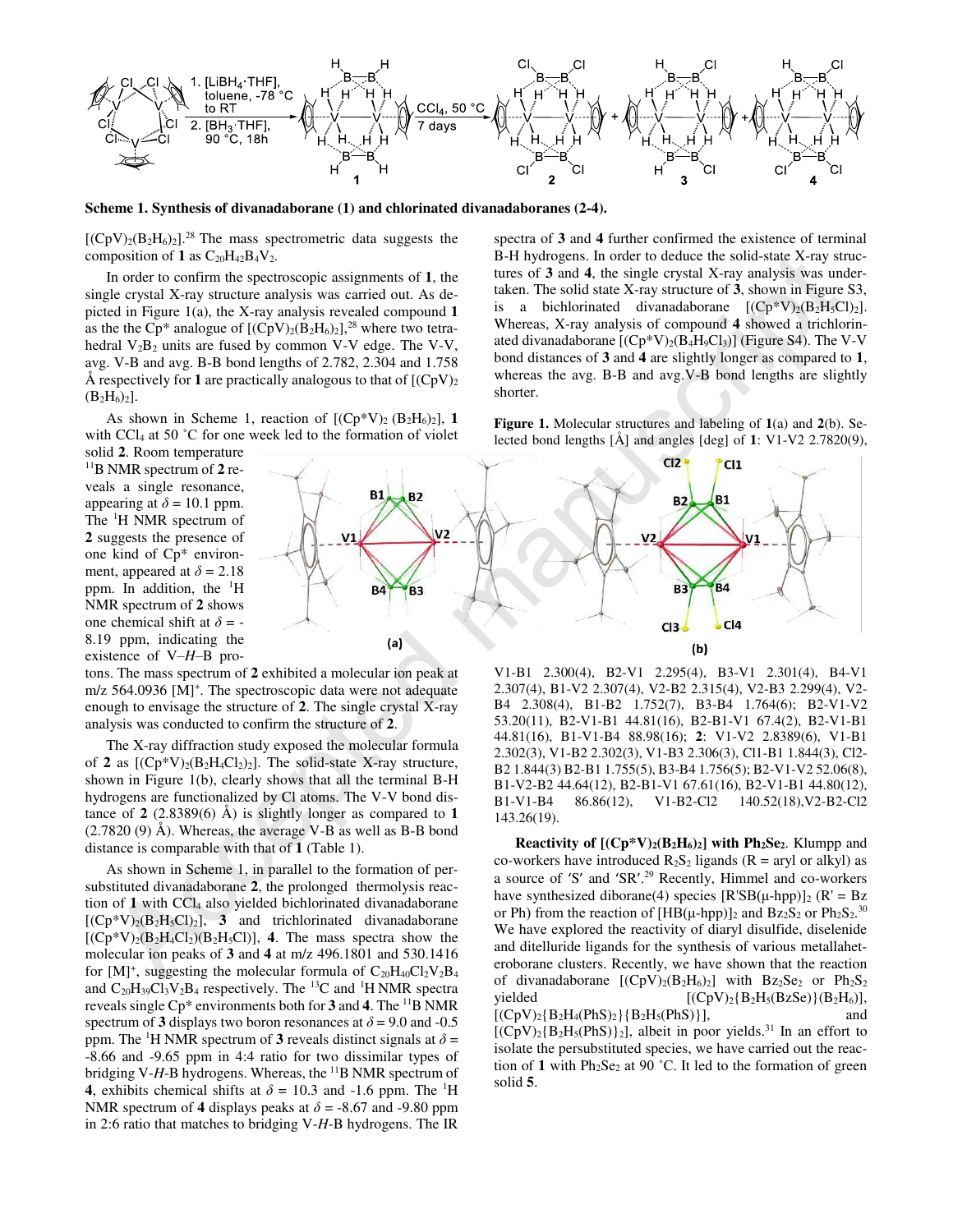

**Scheme 2. Synthesis of 5 and 6 (5:**  $L_1 = L_2 = L_3 = L_4 = \text{SePh};$  $6: L_1 = L_2 = L_3 = H, L_4 = SePh.$ 

The mass spectrum of **5** displays peak at m/z 1048.0567 for [M]<sup>+</sup>. The <sup>1</sup>H NMR spectrum shows single resonance at  $\delta$  = 1.97 ppm that proposes one kind of  $Cp^*$  environment. The <sup>13</sup>C NMR spectrum further confirms the existence one  $Cp^*$  environment. The <sup>11</sup>B NMR spectrum of **5** shows a single chemical shift at *δ*  $= 1.9$  ppm. The <sup>1</sup>H NMR spectrum of 5 reveals signal for one type of V-*H*-B bridging hydrogens appeared at  $\delta$  = -7.89 ppm. The IR spectrum of **5** confirmed the presence of V-*H*-B hydrogens. Although all these spectroscopic data suggest a highly symmetric structure of **5**, these data were not enough to predict the structure of **5**. As a result, single crystal X-ray analysis was undertaken on a suitable crystal.

The solid-state X-ray structure of **5**, shown in Figure 2, is  $[(Cp*V)<sub>2</sub>{B<sub>2</sub>H<sub>4</sub>(SePh)<sub>2</sub>}<sub>2</sub>]$ , where all the 4 terminal B-H hydrogens are substituted by {SePh} ligand. The V-V bond distance of 2.859 Å is comparatively longer in comparison to its parent divanadaborane **1**. However, the avg. B-B bond distance for **5** (1.741 Å) is slightly shorter to that of **1** and **2**. The avg. B-Se bond distance of **5** (2.033 Å) is analogous to other reported dimetallaselenaborane clusters having B-Se bonds.<sup>31</sup>

As shown in Scheme 2, in parallel to the formation of **5** the thermolysis reaction of 1 with  $Ph<sub>2</sub>Se<sub>2</sub>$  afforded green solid 6. The mass spectrum of compound **6** displays molecular ion peak at 584.2027 corresponds to the molecular formula of  $C_{26}H_{46}B_4SeV_2$ . The <sup>1</sup>H and <sup>13</sup>C NMR spectra show resonances for one type of  $Cp^*$  environment. The  $^{11}B$  NMR spectrum of 6 displays two signals at  $\delta$  = 0.3 and -6.5 ppm. The <sup>1</sup>H NMR spec-

trum shows distinct signals for two different types of bridging V-*H*-B protons at *δ* = -8.30 and - 9.95 ppm. The single crystal Xray analysis was undertaken to determine the solid-state structure of **6**. The single crystal Xray study revealed compound **6** as monosubstituted divanadaborane in which one of the terminal B-H hydrogens is substituted by {SePh} ligand. The V-V bond distance of compound **6** is shorter compared to that of persubstituted compound **5**.

boron and hydrogen, they affect the geometrical parameters.<sup>32</sup> On stepwise substitution of hydrogens in **1** by electronegative chlorine atoms, the V-V bond length increases and when all the terminal B-H hydrogens are substituted by Cl atoms, the V-V distance became longer. Likewise, due to the large size of {SePh} ligand, the V-V bond distance increases in **5** and the B-B bond distance decreases upon substitution. On substitution of the hydrogen atoms at B-H in **1** by chlorine, the <sup>11</sup>B chemical shifts gradually shifted to down field. However, a minor  $^{11}B$ chemical shift is observed when the substitution was occurred by {SePh} group. These observations may be attributed due to higher electron pulling ability of Cl atoms compared to  ${Seph}$ ligands.



**Figure 2.** Molecular structure and labeling diagram of **5**. Selected bond lengths [Å] and angles [deg] of **5**: V1-V1 2.8595(10), V1-B11 2.331(3), V1-B21 2.333(3), B11-Se1 2.029(3), B11-B21 1.741(5); V1-V1-B11 52.28(8), B21-V1-B21 104.22(10), B21-V1-B11 87.56(12), B21-V1-B11 44.00(11), V1-B21-V1 75.78(10).

| $Av = Average, d = distance$ |  |  |
|------------------------------|--|--|
|------------------------------|--|--|

| $L_1 = L_2 = L_3 = H$ , $L_4 = SePh$ ).                                                                                                                                                                                                                                                                                                                                                                                                                                                                                                                                                                                                                                                                                                                                                                                            |                                                             | nigher electron pulling ability of $C_1$ atoms compared to $\{Sern\}$<br>ligands. |                               |                                                                                                                                                                                                                                                      |                                                               |  |  |  |
|------------------------------------------------------------------------------------------------------------------------------------------------------------------------------------------------------------------------------------------------------------------------------------------------------------------------------------------------------------------------------------------------------------------------------------------------------------------------------------------------------------------------------------------------------------------------------------------------------------------------------------------------------------------------------------------------------------------------------------------------------------------------------------------------------------------------------------|-------------------------------------------------------------|-----------------------------------------------------------------------------------|-------------------------------|------------------------------------------------------------------------------------------------------------------------------------------------------------------------------------------------------------------------------------------------------|---------------------------------------------------------------|--|--|--|
| The mass spectrum of 5 displays peak at m/z 1048.0567 for<br><sup>+</sup> . The <sup>1</sup> H NMR spectrum shows single resonance at $\delta$ = 1.97<br>i that proposes one kind of $Cp^*$ environment. The <sup>13</sup> C NMR<br>experiment. Extram further confirms the existence one Cp* environment.<br><sup>11</sup> B NMR spectrum of 5 shows a single chemical shift at $\delta$<br>9 ppm. The <sup>1</sup> H NMR spectrum of 5 reveals signal for one<br>of V-H-B bridging hydrogens appeared at $\delta$ = -7.89 ppm.<br>IR spectrum of $5$ confirmed the presence of V- $H$ -B hydro-<br>s. Although all these spectroscopic data suggest a highly<br>metric structure of 5, these data were not enough to predict<br>structure of 5. As a result, single crystal X-ray analysis was<br>ertaken on a suitable crystal. |                                                             |                                                                                   | Se1<br>B11                    | Se <sub>2</sub><br><b>B21</b><br><b>B11</b>                                                                                                                                                                                                          |                                                               |  |  |  |
| The solid-state X-ray structure of $5$ , shown in Figure 2, is<br>$(3^*V)_2{B_2H_4(SePh)_2}_2$ , where all the 4 terminal B-H hydro-<br>s are substituted by {SePh} ligand. The V-V bond distance<br>$0.859$ Å is comparatively longer in comparison to its parent<br>unadaborane 1. However, the avg. B-B bond distance for 5<br>41 Å) is slightly shorter to that of 1 and 2. The avg. B-Se<br>d distance of $5$ (2.033 Å) is analogous to other reported                                                                                                                                                                                                                                                                                                                                                                        |                                                             |                                                                                   | <b>B21</b><br>Se <sub>2</sub> | Se <sub>1</sub><br>Figure 2. Molecular structure and labeling diagram of 5. Selected                                                                                                                                                                 |                                                               |  |  |  |
| etallaselenaborane clusters having B-Se bonds. <sup>31</sup><br>As shown in Scheme 2, in parallel to the formation of 5 the<br>molysis reaction of 1 with $Ph2Se2$ afforded green solid 6.<br>mass spectrum of compound 6 displays molecular ion peak                                                                                                                                                                                                                                                                                                                                                                                                                                                                                                                                                                              |                                                             |                                                                                   |                               | bond lengths [Å] and angles [deg] of 5: V1-V1 2.8595(10), V1-B11<br>2.331(3), V1-B21 2.333(3), B11-Se1 2.029(3), B11-B21 1.741(5);<br>V1-V1-B11 52.28(8), B21-V1-B21 104.22(10), B21-V1-B11<br>87.56(12), B21-V1-B11 44.00(11), V1-B21-V1 75.78(10). |                                                               |  |  |  |
| 584.2027 corresponds to the molecular formula of<br>$H_{46}B_4SeV_2$ . The <sup>1</sup> H and <sup>13</sup> C NMR spectra show resonances                                                                                                                                                                                                                                                                                                                                                                                                                                                                                                                                                                                                                                                                                          |                                                             | data of divanadaboranes.                                                          |                               | Table 1. Selected structural parameters and spectroscopic                                                                                                                                                                                            |                                                               |  |  |  |
| one type of $Cp^*$ environment. The $^{11}B$ NMR spectrum of 6<br>lays two signals at $\delta$ = 0.3 and -6.5 ppm. The <sup>1</sup> H NMR spec-<br>n shows distinct signals for                                                                                                                                                                                                                                                                                                                                                                                                                                                                                                                                                                                                                                                    |                                                             | $Av = Average, d = distance$                                                      |                               |                                                                                                                                                                                                                                                      |                                                               |  |  |  |
| different types of bridging<br><i>I</i> -B protons at $\delta$ = -8.30 and -<br>$5$ ppm. The single crystal $X-$                                                                                                                                                                                                                                                                                                                                                                                                                                                                                                                                                                                                                                                                                                                   | Compounds                                                   | Av $d_{\text{B-B}}$<br>$[\AA]$                                                    | $d$ v-v<br>$[\AA]$            | $\delta$ (V-H-B)<br>$^1\mathrm{H}$ NMR<br>(ppm)                                                                                                                                                                                                      | ${}^{11}B\{{}^{1}H\}$<br>$\ensuremath{\mathsf{NMR}}$<br>(ppm) |  |  |  |
| analysis was undertaken to                                                                                                                                                                                                                                                                                                                                                                                                                                                                                                                                                                                                                                                                                                                                                                                                         | $[(CpV)2(B2H6)2]28$                                         | 1.73                                                                              | 2.787                         | $-9.7$                                                                                                                                                                                                                                               | 1.7                                                           |  |  |  |
| ermine the solid-state struc-                                                                                                                                                                                                                                                                                                                                                                                                                                                                                                                                                                                                                                                                                                                                                                                                      | $[(Cp*V)_{2}(B_{2}H_{6})_{2}], 1]$                          | 1.758                                                                             | 2.782                         | $-10.12$                                                                                                                                                                                                                                             | $-2.9$                                                        |  |  |  |
| of 6. The single crystal X-<br>study revealed compound 6                                                                                                                                                                                                                                                                                                                                                                                                                                                                                                                                                                                                                                                                                                                                                                           | $[(Cp*V)_{2}(B_{2}H_{4}Cl_{2})_{2}],$ 2                     | 1.755                                                                             | 2.838                         | $-8.19$                                                                                                                                                                                                                                              | 10.1                                                          |  |  |  |
| nonosubstituted divanadabo-                                                                                                                                                                                                                                                                                                                                                                                                                                                                                                                                                                                                                                                                                                                                                                                                        | [ $(Cp*V)_{2}(B_{2}H_{5}Cl)_{2}$ ], 3                       | 1.746                                                                             | 2.794                         | $-8.66, -9.65$                                                                                                                                                                                                                                       | $9.0, -0.5$                                                   |  |  |  |
| in which one of the terminal                                                                                                                                                                                                                                                                                                                                                                                                                                                                                                                                                                                                                                                                                                                                                                                                       | $[(Cp*V)2(B2H4Cl2)(B2H5Cl)],$ 4                             | 1.740                                                                             | 2.810                         | $-8.67, -9.80$                                                                                                                                                                                                                                       | $10.3, -1.6$                                                  |  |  |  |
| I hydrogens is substituted by                                                                                                                                                                                                                                                                                                                                                                                                                                                                                                                                                                                                                                                                                                                                                                                                      | $[(Cp*V)_{2} {B_{2}H_{4}(SePh)_{2}}]_{2}$ , 5               | 1.741                                                                             | 2.859                         | $-7.89$                                                                                                                                                                                                                                              | 1.9                                                           |  |  |  |
| Ph} ligand. The V-V bond<br>ance of compound 6 is                                                                                                                                                                                                                                                                                                                                                                                                                                                                                                                                                                                                                                                                                                                                                                                  | $[(Cp*V)2(B2H6)(B2H5(SePh)}],$ 6                            | 1.752                                                                             | 2.799                         | $-8.3, -9.95$                                                                                                                                                                                                                                        | $0.3, -6.5$                                                   |  |  |  |
| rter compared to that of per-                                                                                                                                                                                                                                                                                                                                                                                                                                                                                                                                                                                                                                                                                                                                                                                                      | Electronic structure analysis. To get some insight into the |                                                                                   |                               |                                                                                                                                                                                                                                                      |                                                               |  |  |  |
|                                                                                                                                                                                                                                                                                                                                                                                                                                                                                                                                                                                                                                                                                                                                                                                                                                    |                                                             |                                                                                   |                               |                                                                                                                                                                                                                                                      |                                                               |  |  |  |

As all the divanadaboranes **1-6** have the identical  $V_2B_4$  core, a structural comparison of them became of interest (Table 1). Compounds **1**-**6** can be viewed as 44 cluster valence electron (cve) species, where two  $V_2B_2$  tetrahedral is fused by one V-V bond. Although, the substituent atoms which form exo-polyhedral bonds with the boron atoms do not affect the skeletal bonding, because of their electronegativity and size difference with

**Electronic structure analysis**. To get some insight into the electronic structures and bonding of **1**-**6**, theoretical calculations on the ground state of DFT at bp86/6-31g\* level were carried out. Structural parameters of the optimized structures are almost consistent with the experimental bond lengths (Table S1). The molecular orbital (MO) analysis of **1**-**4** shows that the HOMOs of these divanadaboranes are centred on both vanadium atoms (d-orbitals). On the other hand, the HOMO of **5** is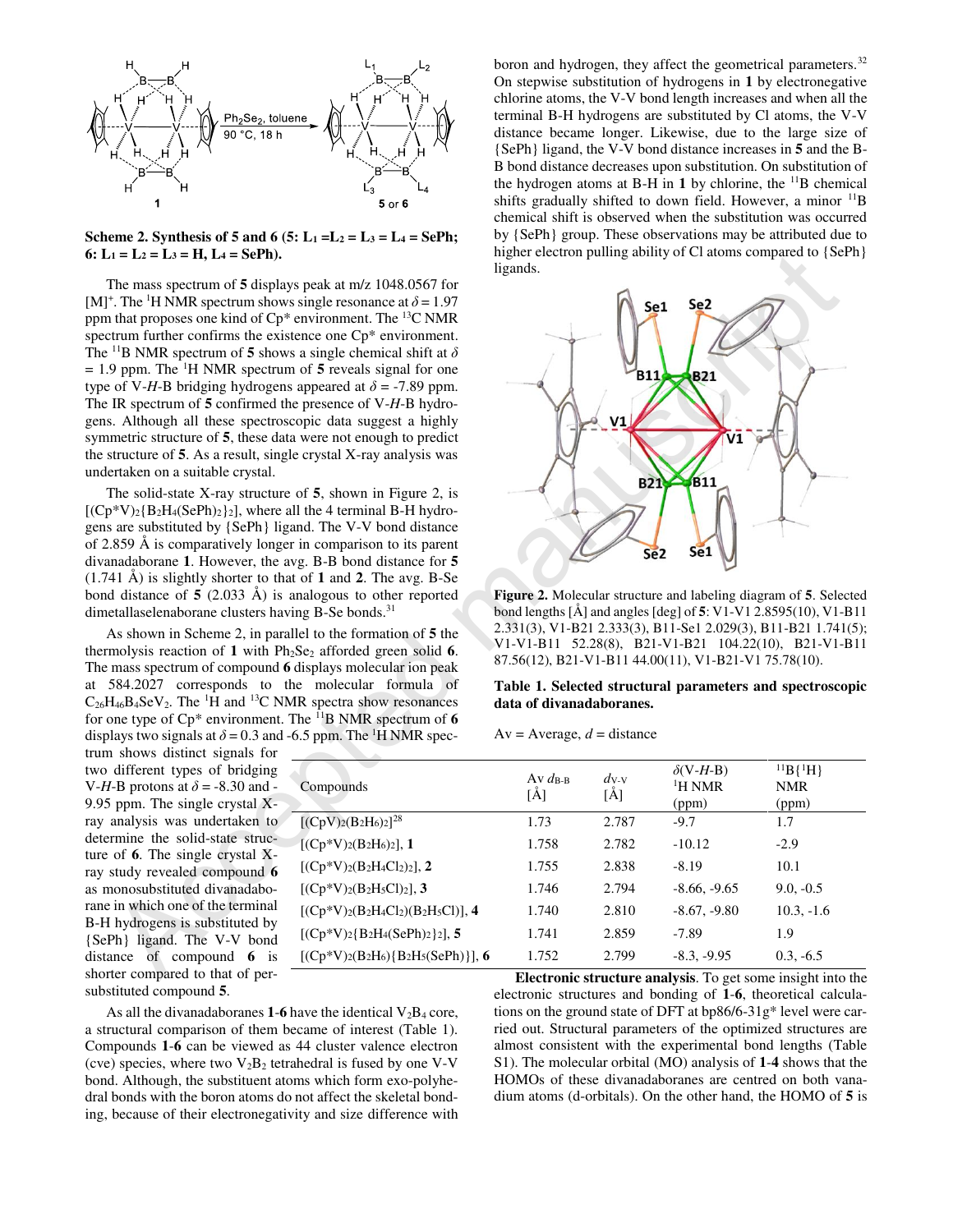localized at the d orbitals of the vanadium centers and the p orbitals of two Se atoms. Likewise, the HOMO of **6** is centred on both vanadium atoms (d-orbital) and one Se atom (p-orbital).



**Figure 3.** Comparison of frontier molecular orbitals of **1**, **2** and **5**.

Further, the MO analysis of **1**-**6** reveals that the energy gaps between HOMO-LUMO increase in the order of **6** <**5** <**1** < **3** <**4** < **2** (Figure 3 and Table S2). These results have been further confirmed with the calculated natural charges on the vanadium atoms (qV), boron atoms (qB) and substituent atoms (qE) (Table S2). Upon persubstitution by chlorine, the natural charges on boron atoms (qB) become less negative and the natural valence populations around boron atoms decreases. This may be due to the electron pulling effect of chlorine atoms. Thus, the above results satisfyingly support the downfield  $^{11}B$  chemical shifts of the boron atoms attached to chlorine. The HOMO-1 of divanadaboranes **1-4** are built of d orbitals of two vanadium atoms which are delocalized over two vanadium centres to form V-V bond. In case of **5**, the HOMO-4 is localised on p orbitals of the Se atoms and d orbitals of two V atoms to form V-V bond. Further, the Laplacian electron density plots for **1**, **2** and **5** show bond critical points (bcp) and bond paths between two vanadium atoms that indicate the presence of V-V bonds (Figure S38 and Table S3). 278<br>
Accepted manuscript ( $\frac{1}{2}$ <br>
Accepted manuscript ( $\frac{1}{2}$ <br>
Accepted manuscript ( $\frac{1}{2}$ <br>
Accepted manuscript ( $\frac{1}{2}$ <br>
Accepted manuscript ( $\frac{1}{2}$ <br>
Accepted manuscript ( $\frac{1}{2}$ <br>
Accepted manuscript ( $\frac$ 

**UV-vis absorption spectra of 1, 2 and 5**. In order to investigate the effect on electronic transition upon B-H functionalization by electronegative Cl atoms and {SePh} ligands, UV−vis absorption studies became of interest. The UV−vis absorption studies of  $1$ ,  $2$  and  $5$  were performed using  $CH_2Cl_2$  solution. As shown in Figure 4, compound 1 displays absorption peak at  $\lambda$  = 579 nm. The perchlorinated compound **2** shows two absorption peaks at  $\lambda$  = 410 and 565 nm. Whereas, the persubstituted compound 5 shows three absorption bands at  $\lambda = 432$ , 508 and 630 nm. In a comparison of the absorption spectra of **1**, **2** and **5**, a gradual blue shift  $(5 < 1 < 2)$  has been observed in the region of 650-550 nm.

To confirm these absorptions and get some insight into the electronic transition, we have carried out the time dependent-DFT calculation (Figures 4, S35-S37 and Tables S3-S5). In case of compound **1**, the absorption nearby 579 nm may be assigned to the electronic transition that corresponds to HOMO to LUMO. As HOMO of **1** is centred on d-orbitals of two vanadium and LUMO is localised partially on the d-orbitals of vanadium and B-B bonds, according to TD-DFT calculation the

absorption neighbouring 579 nm may be assigned to an intramolecular MLCT transition. The absorption band at 565 nm for **2** corresponds to MLCT, whereas an absorption shoulder near 410 nm seems to be an intramolecular LMCT transition. The intense absorption bands at 630 nm for **5** appears due to the charge transfer from HOMO to LUMO and HOMO-2 to LUMO.



**Figure 4.** Experimental and calculated UV-vis spectrum of **1**, **2** and **5**.

#### **CONCLUSION**

In summary, we have established a very simple and facile method for the perchlorination of  $[(Cp*V)_2(B_2H_6)_2]$ , 1 using CCl4 as chlorine source. Further, we have synthesised persubstituted divanadaborane in which the hydrogens at B-H vertices have been substituted by {SePh} ligands. Upon perchlorination of **1**, the UV-vis absorption spectrum shows a blue shift, while the persubstitution by {SePh} yielded a red shift of the absorption bands.

#### EXPERIMENTAL SECTION

**General procedures and instrumentation.** Syntheses of all these compounds were performed underneath of argon pressure using glovebox and Schlenk techniques. Solvents were distilled underneath of N<sup>2</sup> atmosphere using common methods. [LiBH4∙THF], [BH3∙THF], CCl<sup>4</sup> and Ph2Se2 (Aldrich) were used as purchased. All substances  $(Cp*VCl<sub>2</sub>)<sub>3</sub><sup>33</sup>$  and  $[Bu<sub>4</sub>N(B<sub>3</sub>H<sub>8</sub>)]<sup>34</sup>$ , reference for  ${}^{11}B\{ {}^{1}H\}$  NMR spectra were prepared following the literature. On silica-gel TLC plates supported by dialuminium (Merck) thin layer chromatography was carried out. On a Bruker 500 MHz FT-NMR spectrometer all the NMR spectra were recorded. For <sup>11</sup>B NMR a sealed tube contains [Bu<sub>4</sub>N(B<sub>3</sub>H<sub>8</sub>)] ( $\delta$  =  $-30.07$  ppm) in C<sub>6</sub>D<sub>6</sub> was taken as an external reference. <sup>11</sup>B{<sup>1</sup>H} spectra were processed with a backward linear prediction algorithm to eliminate the broad  $^{11}B$  background signal of the NMR tube.<sup>35</sup> For <sup>1</sup>H NMR spectra residual solvent protons were employed as reference ( $\delta$  = 7.26 ppm, CDCl<sub>3</sub>;  $\delta$  = 7.16 ppm, C<sub>6</sub>D<sub>6</sub>). For <sup>13</sup>C{<sup>1</sup>H} NMR spectra residual solvent carbons were employed as a reference ( $\delta$  = 77.1 ppm, CDCl<sub>3</sub>;  $\delta$  $= 128.6$  ppm,  $C_6D_6$ ). On a Thermo Scientific (Evolution 300) UV-VIS spectrometer UV-vis absorption spectra were recorded. All the infrared spectra were recorded on a FT/IR-1400 (JASCO) spectrometer. Using 6545 Qtof LC/MS and Qtof Micro YA263 HRMS instruments all the mass spectra were recorded.

**Synthesis of 1.** In an air and moisture free Schlenk tube,  $(Cp*VCl<sub>2</sub>)<sub>3</sub>$  $(0.50 \text{ g}, 0.65 \text{ mmol})$  was dissolved in toluene  $(25 \text{ ml})$  and chilled to -78 ˚C. To the reaction mixture [LiBH4∙THF] (1.95 ml, 3.90 mmol) was added slowly using a syringe, and slowly brought to room temperature by stirring for 1 h. Using a syringe BH3∙THF (3.9 ml, 3.9 mmol) was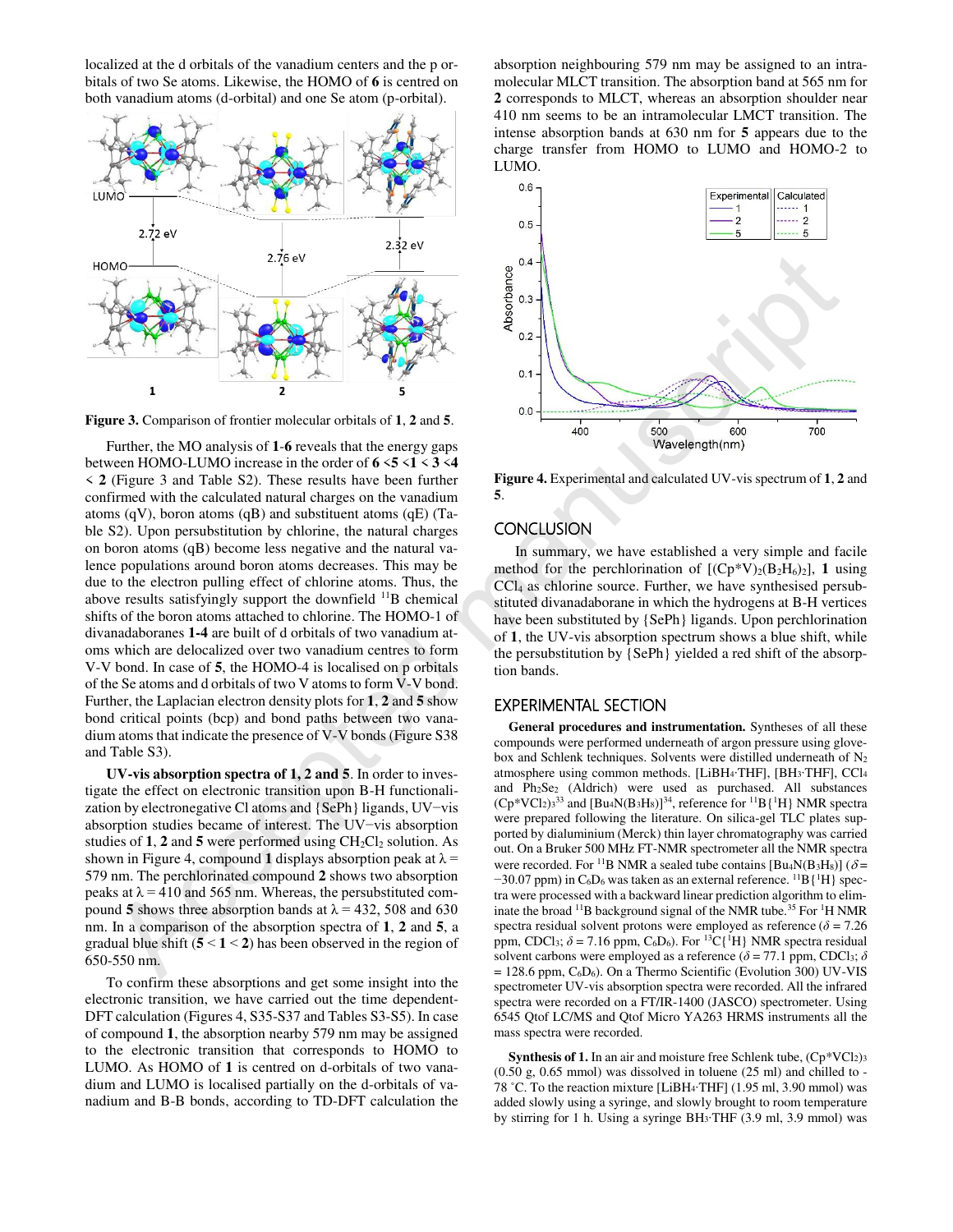added, followed by heating at 90 ˚C for 18 h. After evaporation of the solvents under vacuum, it was extracted using hexane/CH<sub>2</sub>Cl<sub>2</sub> and celite. After exclusion of the solvent, it was exposed to chromatography on TLC plates and eluted with a CH2Cl2/hexane (v/v 30:70) mixture which produced blue  $[(Cp*V)_2B_4H_{12}]$  (0.13 g, 31%).

1: MS (ESI<sup>+</sup>): Calculated for [C<sub>20</sub>H<sub>42</sub>V<sub>2</sub>B<sub>4</sub>]<sup>+</sup>: 428.2550, found: 428.2530. <sup>11</sup>B{<sup>1</sup>H} NMR (160 MHz, 22 °C, CDCl<sub>3</sub>):  $\delta$  = -2.9 (4B) ppm. <sup>1</sup>H NMR (500 MHz, 22 °C, CDCl<sub>3</sub>):  $\delta$  = 2.06 (s, 30H, C<sub>5</sub>Me<sub>5</sub>), 2.11 (br., 4H, BH*t*), -10.12 (s, 8H, V-*H*-B) ppm. <sup>13</sup>C{<sup>1</sup>H} NMR (125 MHz, 22 °C, CDCl3): *δ* = 113.08 (s, *C5*Me5), 13.01 (s, C5*Me5*) ppm. IR  $(CH<sub>2</sub>Cl<sub>2</sub>, cm<sup>-1</sup>)$ :  $\bar{v} = 2404.8$  (BH<sub>t</sub>).

**Synthesis of 2-4.** Inside a moisture free Schlenk tube, **1** (0.20g, 0.47 mmol) in CCl4 (25ml) was stirred at 50 ˚C for 7 days. Conversion of **1** to chloro-substituted products were monitored using TLC. After elimination of the solvent, it was exposed to chromatography on TLC plates. Elution using a CH2Cl2/hexane (v/v 30:70) mixture afforded violet coloured compounds **2** (0.03g, 11%), **3** (0.04g, 18%) and **4** (0.05g, 20%). Note that, this reaction produced compound **2** as exclusive product in one day time under reflux condition. We have not observed any chlorination at B-H vertices while we record the NMR. However, keeping it in CDCl3 for prolonged time, led to partial chlorination.

2: MS (ESI<sup>+</sup>): Calculated for  $[C_{20}H_{38}B_4Cl_4V_2]^+$ : 564.1003, found: 564.0936. <sup>11</sup>B{<sup>1</sup>H} NMR (160 MHz, 22 °C, CDCl<sub>3</sub>):  $\delta = 10.1$  (4B) ppm. <sup>1</sup>H NMR (500 MHz, 22 °C, CDCl3): *δ* = 2.18 (s, 30H, C5Me5), - 8.19 (s, 8H, B-*H*-V) ppm. <sup>13</sup>C{<sup>1</sup>H} NMR (125 MHz, 22 °C, CDCl3): *δ* = 117.22 (s, *C5*Me5), 12.31 (s, C5*Me5*) ppm.

**3:** MS (ESI<sup>+</sup>): Calculated for  $[C_{20}H_{40}B_4C_12V_2]^+$ : 496.1777, found: 496.1801. <sup>11</sup>B{<sup>1</sup>H} NMR (160 MHz, 22 °C, CDCl3): *δ* = 9.0 (2B), -0.5 (2B) ppm. <sup>1</sup>H NMR (500 MHz, 22 °C, CDCl3): *δ* = 2.11 (s, 30H, C5Me5), 2.58 (br., 2H, BH*t*), -8.66 (s, 4H, V-*H*-B), -9.65 (s, 4H, B-*H*-V) ppm. <sup>13</sup>C{<sup>1</sup>H} NMR (125 MHz, 22 °C, CDCl<sub>3</sub>):  $\delta$  = 115.10 (s, *C*<sub>5</sub>Me<sub>5</sub>), 12.67 (s, *C*<sub>5</sub>*Me<sub>5</sub>*) ppm. IR (*CH*<sub>2</sub>*Cl*<sub>2</sub>):  $\bar{v} = 2433.7$  cm<sup>-1</sup> (B-H<sub>t</sub>).

4: MS (ESI<sup>+</sup>): Calculated for [C<sub>20</sub>H<sub>39</sub>B<sub>4</sub>Cl<sub>3</sub>V<sub>2</sub>]<sup>+</sup>: 530.1390, found: 530.1416. <sup>11</sup>B{<sup>1</sup>H} NMR (160 MHz, 22 °C, CDCl<sub>3</sub>):  $\delta$  = 10.3 (1B), -1.6 (3B) ppm. <sup>1</sup>H NMR (500 MHz, 22 °C, CDCl<sub>3</sub>):  $\delta$  = 2.10 (s, 30H, C5Me5), 2.33 (br., 1H, B-H*t*), -8.67 (s, 2H, B-*H*-V), -9.80 (s, 6H V-*H*-B) ppm. <sup>13</sup>C{<sup>1</sup>H} NMR (125 MHz, 22 °C, CDCl<sub>3</sub>):  $\delta$  = 114.25 (s, *C*<sub>5</sub>Me<sub>5</sub>), 12.84 (s, *C*<sub>5</sub>*Me*<sub>5</sub>) ppm. IR (CH<sub>2</sub>Cl<sub>2</sub>):  $\bar{v} = 2433.7 \text{ cm}^{-1}$  (B-H<sub>t</sub>).

**Synthesis of 5 and 6.** In a moisture free Schlenk tube, **1** (0.30g, 0.70 mmol) was dissolved in toluene (25 ml) followed by stirring with excess of Ph2Se2 (0.66g, 2.10 mmol) for 18 hrs at 90 ˚C. Conversion of **1** to substituted products were monitored using TLC. After exclusion of the solvent, on silica gel TLC plates the residue was exposed to chromatography and eluted using a  $CH_2Cl_2/h$ exane (v/v 30:70) mixture which afforded green **5** (0.04g, 6%) and green **6** (0.06g, 16%).

**5:** MS (ESI<sup>+</sup>): Calculated for  $[C_{44}H_{58}B_4Se_4V_2]^+$ : 1048.0521, found: 1048.0567. <sup>11</sup>B{<sup>1</sup>H} NMR (160 MHz, 22 °C, CDCl<sub>3</sub>):  $\delta = 1.9$  (4B) ppm. <sup>1</sup>H NMR (500 MHz, 22 °C, CDCl<sub>3</sub>):  $\delta$  = 7.13-7.20 (C<sub>6</sub>H<sub>5</sub>), 1.97 (s, 30H, Cp\* C5Me5), -7.89 (s, 8H, B-*H*-V) ppm. <sup>13</sup>C{<sup>1</sup>H} NMR (125 MHz, 22 °C, CDCl<sub>3</sub>): δ = 137.38, 130.98, 128.76, 124.74 (C<sub>6</sub>H<sub>5</sub>), 117.44 (s, *C5*Me5), 11.73 (s, C5*Me5*) ppm.

6: MS (ESI<sup>+</sup>): Calculated for [C<sub>26</sub>H<sub>46</sub>B<sub>4</sub>SeV<sub>2</sub>]<sup>+</sup>: 584.2039, found: 584.2027. <sup>11</sup>B{<sup>1</sup>H} NMR (160 MHz, 22 °C, CDCl<sub>3</sub>):  $\delta$  = 0.3 (1B), -6.5 (3B) ppm. <sup>1</sup>H NMR (500 MHz, 22 °C, CDCl<sub>3</sub>):  $\delta$  = 7.09-7.16 (C<sub>6</sub>H<sub>5</sub>), 2.16 (s, 30H, C5Me5), 2.47 (br, 3H, B-H*t*), -8.30 (s, 2H, B-*H*-V), -9.95 (s, 6H, V-*H*-B) ppm. <sup>13</sup>C{<sup>1</sup>H} NMR (125 MHz, 22 °C, CDCl<sub>3</sub>):  $\delta$  = 138.31, 130.18, 127.66, 123.70 (C<sub>6</sub>H<sub>5</sub>), 114.30 (s, C<sub>5</sub>Me<sub>5</sub>), 12.73 (s, C<sub>5</sub>*Me<sub>5</sub>*) ppm. IR (CH<sub>2</sub>Cl<sub>2</sub>):  $\bar{v} = 2403.8$  cm<sup>-1</sup> (B-H<sub>t</sub>).

**X-ray crystal structure determinations.** The X-ray crystal data of compounds **1** and **3-6** were collected at 150 K and integrated in a D8 VENTURE Bruker AXS diffractometer under graphite-monochromated MoK<sub>α</sub> radiation ( $\lambda$  = 0.71073 Å). Using a Bruker APEX-II CCD diffractometer equipped with graphite-monochromated  $M \circ K_{\alpha}$  radiation ( $\lambda = 0.71073$  Å), X-ray crystal data of compound 2 was collected

at 296 K and integrated. Using SADABS<sup>36</sup> program multi-scan absorption correction has been done on the X-ray crystal data. All the structures were solved employing SHELXS-97 or SIR92 and refined with SHELXL-2014.<sup>37</sup> Using Olex2<sup>38</sup> all the molecular structures were drawn. CCDC 1940467 (**1**), 1940465 (**2**), 1940441(**3**), 1940442(**4**), 1940439(**5**) and 1940466 (**6**) contains crystallographic data. These data are available free of charge at www.ccdc.cam.ac.uk/data\_request/cif.

**Crystal data of 1.**  $C_{20}H_{42}B_{4}V_2$ ,  $Mr = 427.65$  g.mol<sup>-1</sup>, Monoclinic, *P*21/n, *a* = 11.3343(9) Å, *b* = 14.6762(10) Å, *c* = 14.5522(10) Å, *α* = 90°, *β* = 109.887(2)°, *γ* = 90°, *V* = 2276.3(3) Å<sup>3</sup>, *ρ*<sub>calcd</sub> = 1.248 g.cm<sup>-3</sup>,  $Z = 4$ ,  $\mu = 0.823$  mm<sup>-1</sup>,  $F(000) = 912$ , GOF = 1.061,  $R_1 = 0.0866$ ,  $wR_2$  $= 0.2490$ , reflections collected 18801, independent reflections 5086 (2 $\theta$ )  $\leq$  54.954°) and 281 parameters.

**Crystal data of 2.**  $C_{20}H_{38}B_{4}Cl_{4}V_{2}$ ,  $Mr = 565.42$  g.mol<sup>-1</sup>, Monoclinic, *P*21/n, *a* = 10.4129(4)Å, *b* = 17.7675(7)Å, *c* =14.8537(5) Å, *α* = 90°, *β*   $= 98.7410(18)^\circ$ ,  $\gamma = 90^\circ$ ,  $V = 2716.18(18)$   $\AA^3$ ,  $\rho_{\text{calcd}} = 1.383$  g.cm<sup>-3</sup>,  $Z =$  $4, \mu = 1.089$  mm<sup>-1</sup>,  $F(000) = 1560$ , GOF = 1.028,  $R_1 = 0.0389$ ,  $wR_2 =$ 0.1075, reflections collected 21357, independent reflections 4784 (2θ  $\leq$  49.992°) and 313 parameters.

**Crystal data of 3.**  $C_{20}H_{40}B_{4}Cl_{2}V_{2}$ ,  $Mr = 496.18$  g.mol<sup>-1</sup>, Orthorhombic, *Pnma*,  $a = 20.5180(11)$  Å,  $b = 15.4472(9)$  Å,  $c = 7.6522(4)$  Å,  $a =$  $\beta = \gamma = 90^{\circ}, V = 2425.3(2)$   $\mathring{A}^3$ ,  $\rho_{calcd} = 1.266$  g.cm<sup>-3</sup>, Z = 4, ,  $\mu = 0.884$ mm-1 , *F*(000) = 976, GOF = 1.186, *R*<sup>1</sup> = 0.0441, *wR*<sup>2</sup> = 0.0983, reflections collected 17157, independent reflections 2862 ( $2\theta \le 54.963^\circ$ ) and 160 parameters.

**Crystal data of 4.**  $C_{20}H_{31}B_4Cl_3V_2$ ,  $Mr = 522.92$  g.mol<sup>-1</sup>, monoclinic, *P*21, *a* = 7.9109(6) Å, *b* = 15.3964(9) Å, *c* = 10.8018(7) Å, *α* = *γ* = 90°,  $\beta = 101.498(3)$ °,  $V = 1289.25(15)$  Å<sup>3</sup>,  $\rho_{calcd} = 1.347$  g.cm<sup>-3</sup>,  $Z = 2$ ,  $\mu =$ 1.041 mm<sup>-1</sup>,  $F(000) = 536$ , GOF = 1.080,  $R_1 = 0.1035$ ,  $wR_2 = 0.2840$ , reflections collected 9083, independent reflections 5318 ( $2\theta \le 54.964^{\circ}$ ) and 150 parameters.

**Crystal data of 5.** C<sub>44</sub>H<sub>58</sub>B<sub>4</sub>Se<sub>4</sub>V<sub>2</sub>,  $Mr = 1047.86$  g.mol<sup>-1</sup>, Triclinic, *P*-1, *a* = 10.6356(14) Å, *b* = 10.7180(13) Å, *c* = 11.2446(15) Å, *α* =  $106.352(4)$  °,  $\beta = 113.721(4)$ °,  $\gamma = 96.642(4)$ °,  $V = 1087.1(2)$  Å<sup>3</sup>,  $\rho_{caled}$  $= 1.601$  g.cm<sup>-3</sup>,  $Z = 1$ ,  $\mu = 3.809$  mm<sup>-1</sup>,  $F(000) = 524$ , GOF = 1.052,  $R_1$  $= 0.0441$ ,  $wR_2 = 0.1273$ , reflections collected 21602, independent reflections 4991 ( $2\theta \le 55.102^{\circ}$ ) and 261 parameters.

**Crystal data of 6.**  $C_{26}H_{46}B_{4}SeV_2$ ,  $Mr = 582.71$  g.mol<sup>-1</sup>, Triclinic, *P*-1, *a* = 8.1846(6) Å, *b* = 10.2047(7) Å, *c* = 18.8337(14) Å, *α* = 105.551(2)°, *β* = 92.550(3)°, *γ* = 107.010(3)°, *V* = 1436.18(18) Å<sup>3</sup> , *ρcalcd*  $= 1.347$  g.cm<sup>-3</sup>,  $Z = 2$ ,  $\mu = 1.931$  mm<sup>-1</sup>,  $F(000) = 604$ , GOF = 1.029,  $R_1$  $= 0.0290$ ,  $wR_2 = 0.0717$ , reflections collected 33324, independent reflections 6577 ( $2\theta \le 54.968^\circ$ ) and 341 parameters.

**Computational Details.** Optimization of all the molecules are done using the Gaussian 09<sup>39</sup> program. The gradient-corrected bp86<sup>40</sup> functional along with 6-31g\* basis set had been employed for the optimization. Starting from X-ray crystallographic coordinates the model compounds were fully optimized without any solvent effect in gaseous state. Frequency calculations were carried out at the same level of theory. With the natural bond orbital (NBO) partitioning scheme<sup>41</sup> as employed in the Gaussian 09 programs natural bonding analyses were executed. Multiwfn V.3.6 package<sup>42</sup> was used to carry out the QTAIM analysis. All the optimized structures and orbital pictures were created with the Gaussview<sup>43</sup> and Chemcraft<sup>44</sup> programs. 30 in CTa, Comparison in the United Manuscript of Table 120 in 2008 in the United Manuscript of Comparison in the United Manuscript of the United Manuscript of the United Manuscript of the United Manuscript of the United

#### ASSOCIATED CONTENT

#### Supporting Information

Details of X-ray structures, spectroscopic data, DFT and TD-DFT. The supporting Information is available free of charge on the ACS publication website.

#### AUTHOR INFORMATION

Corresponding Author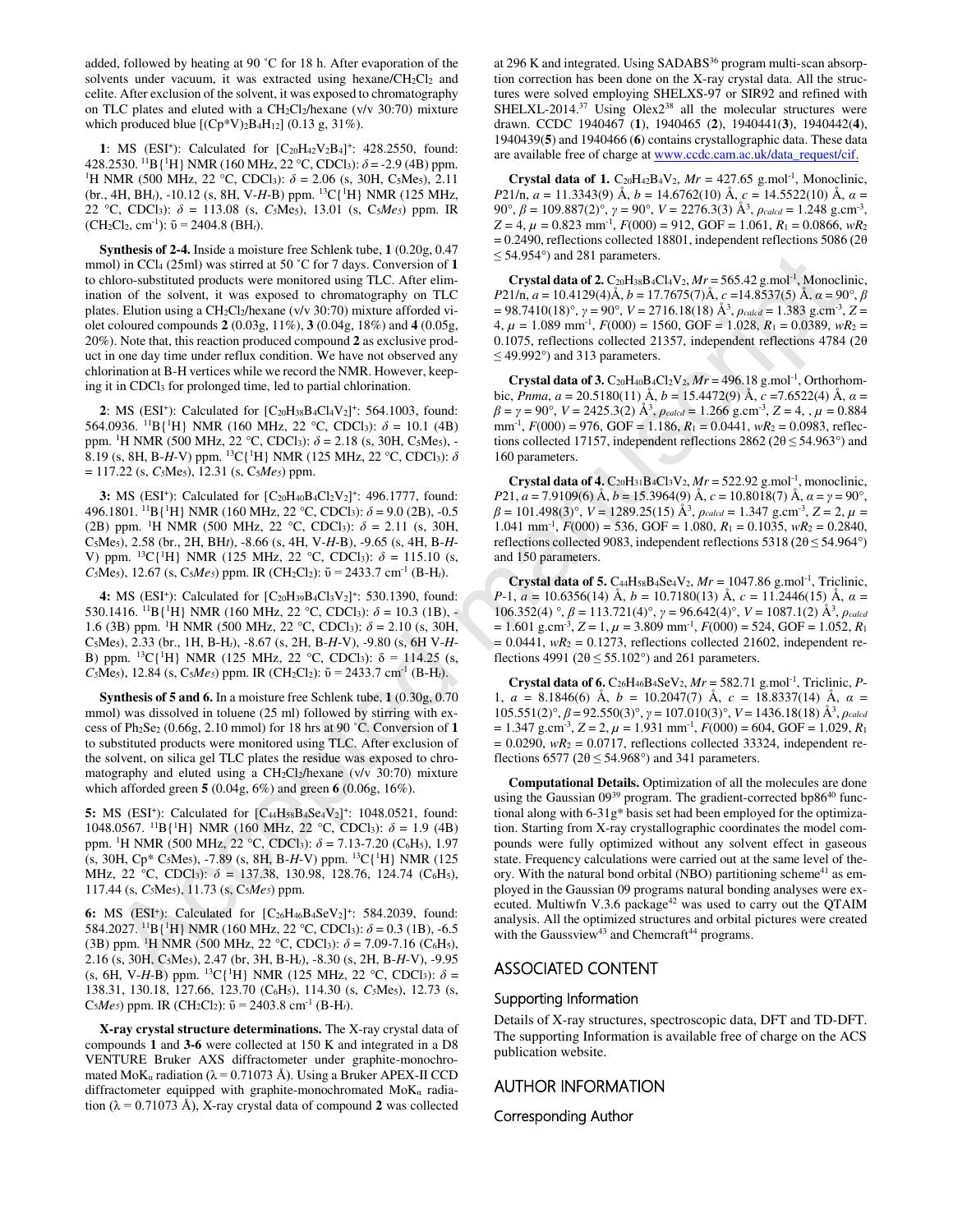\*E-mail[: sghosh@iitm.ac.in.](mailto:sghosh@iitm.ac.in) Fax: +91 44-22574202. Tel: +91 44- 22574230.

#### **Notes**

The authors declare no competing financial interests.

#### ACKNOWLEDGMENT

Generous support from the Council of Scientific and Industrial Research, CSIR (Project No. 01(2939)/18/emr-ii), India, is gratefully acknowledged. A. H. thank CSIR, India; S. K. and B. R. thank IIT Madras respectively for fellowship. We are thankful to Venkatachalam Ramkumar, IIT Madras for X-ray Support. We also gratefully computational center of IIT Madras.

#### **REFERENCES**

(1) (a) Fehlner, T. P., Ed. *Inorganometallic Chemistry*; Plenum: New York, 1992. (b) Ghosh, S.; Noll, B. C.; Fehlner, T. P. Borane Mimics of Classic Organometallic Compounds: [(Cp\*Ru)(B8H14) (RuCp\*)]<sup>0,+1</sup> Isoelectronic Analogues of Dinuclear Pentalene Complexes. *Angew. Chem. Int. Ed.* **2005**, *44*, 6568-6571. (c) Ghosh, S.; Noll, B. C.; Fehlner, T. P. Expansion of iridaborane clusters by addition of monoborane. Novel metallaboranes and mechanistic detail. *Dalton Trans*. **2008**, 371- 378. (d) Bose, S. K.; Geetharani, K.; Sahoo, S.; Reddy, K. H. K.; Varghese, B.; Jemmis, E. D.; Ghosh, S. Synthesis, Characterization, and Electronic Structure of New Type of Heterometallic Boride Clusters. *Inorg. Chem.* **2011**, *50*, 9414–9422. (e) Saxena, A. K.; Hosmane, N. S. Recent advances in the chemistry of carborane metal complexes incorporating d- and f-block elements. *Chem. Rev.* **1993**, *93*, 1081-1124. (f) Carr, M. J.; Franken, A.; Macías, R.; Xiedy, J. D. Twelve-vertex polyhedral carbaborane chemistry. Isostructural cations and anions: The 'globule–globule' salt [H3NCH2C2B10H11] [H3CCH2C-B11H11]. *Polyhedron* **2006**, *25*, 1069-1075. computational denier of III Madras.<br>
Vera 2000 and 1980 is 1700 300 is 1700 300 is 1700 300 is 1700 and 1980 and 1980 and 1980 and 1980 and 1980 and 1980 and 1980 and 1980 and 1980 and 1980 and 1980 and 1980 and 1980 and

(2) (a) Carter, T. J.; Mohtadi, R.; Arthur, T. S.; Mizuno, F.; Zhang, R.; Shirai, S.; Kampf, J. W. Boron clusters as highly stable magnesiumbattery electrolytes. *Angew. Chem., Int. Ed.* **2014**, *53*, 3173−3177. (b) Núñez, R.; Romero, I.; Teixidor, F.; Viñas, C. Carboranes as a Tool to Tune Phosphorescence *Chem. Soc. Rev.* **2016**, *45*, 5147−5173.

(3) (a) Hlatky, G. G.; Turner, H. W.; Eckman, R. R. Ionic, base-free zirconocene catalysts for ethylene polymerization. *J. Am. Chem. Soc.* **1989**, *111*, 2728-2729. (b) Hlatky, G. G.; Eckman, R. R.; Turner, H. W. Metallacarboranes as labile anions for ionic zirconocene olefin polymerization catalysts. *Organometallics* **1992**, *11*, 1413-1416.

(4) (a) Soloway, A. H.; Tjarks, W.; Barnum, B. A.; Rong, F. G.; Barth, R. F.; Codogni, I. M.; Wilson, J. G. The Chemistry of Neutron Capture Therapy. *Chem. Rev.* **1998**, *98*, 1515-1562. (b) Sivaev, I. B.; Bregadze, V. V. Polyhedral Boranes for Medical Applications: Current Status and Perspectives. *Eur. J. Inorg. Chem.* **2009**, 1433−1450. (c) Issa, F.; Kassiou, M.; Rendina, L. M. Boron in drug discovery: carboranes as unique pharmacophores in biologically active compounds. *Chem. Rev.* **2011**, *111*, 5701−5722.

(5) (a) Davies, H. M. L.; Morton, D. Recent Advances in C–H Functionalization. *J. Org. Chem.* **2016**, *81*, 343-350. (b) Dick, A. R.; Hull, K. L.; Sanford, M. S. A Highly Selective Catalytic Method for the Oxidative Functionalization of C−H Bonds. *J. Am. Chem. Soc.* **2004**, *126*, 2300-2301.

(6) (a) Stockman, K. E.; Boring, E. A.; Sabat, M.; Finn, M. G.; Grimes, R. N. Small Carborane Ligands as Tailorable Cp Surrogates. Halogenation, Alkylation, and Arylation at Metal and Cage Positions on CpX2M(Et2C2B4H4) Complexes (M = Ta, Nb). *Organometallics* **2000**, *19*, 2200-2207. (b) Russell, J. M.; Sabat, M.; Grimes, R. N. Organotransition-Metal Metallacarboranes. 59.<sup>1</sup> Synthesis and Linkage of Boron-Functionalized Ferracarborane Clusters. *Organometallics* **2002**, *21*, 4113-4128. (c) Grimes, R. N. In *Comprehensive Organometallic Chemistry II*; Abel, E. W.; Stone, F. G. A.; Wilkinson, G., Eds.; Pergamon Press: Oxford, England, 1995; *vol. 1*.

(7) (a) Peymann, T.; Knobler, C. B.; Hawthorne, M. F. An Icosahedral Array of Methyl Groups Supported by an Aromatic Borane Scaffold:  The [*closo*-B12(CH3)12] 2- Ion. *J. Am. Chem. Soc.* **1999**, *121*, 5601- 5602. (b) Maderna, A.; Knobler, C. B.; Hawthorne, M. F. Twelvefold functionalization of an icosahedral surface by total esterification of

[B12(OH)12] 2-: 12(12)-closomers. *Angew. Chem. Int. Ed.* **2001**, *40*, 1662-1664. (c) Van, N.; Tiritiris, I.; Winter, R. F.; Sarkar, B.; Singh, P.; Duboc, C.; MuIñoz-Castro, A.; Arratia-Perez, R.; Kaim, W.; Schleid, T. Oxidative Perhydroxylation of  $[close-B_{12}H_{12}]^{2-}$  to the Stable Inorganic Cluster Redox System  $[B_{12}(OH)_{12}]^{2-/-}$ : Experiment and Theory. *Chem. Eur. J.* **2010**, *16*, 11242-11245.

(8) (a) Jiang, W.; Knobler, B.; Mortimer, M. D.; Hawthorne, M. F. A Camouflaged Icosahedral Carborane: Dodecamethyl-1,12-dicarbacloso dodecaborane(12) and Related Compounds. *Angew. Chem. Int. Ed.* **1995**, *34*, 1332-1333. (b) Benvenuto, M. A.; Sabat, M.; Grimes, R. N. Organotransition-metal metallacarboranes. 29. Synthesis of selectively C- and B-substituted double- and triple-decker sandwiches.  $(\eta^5$ -C<sub>5</sub>Me<sub>5</sub>)Co<sup>III</sup>(η<sup>5</sup>-R<sub>2</sub>C<sub>2</sub>B<sub>3</sub>R'<sub>3</sub>H<sub>2</sub>) cobaltocenium analogs. *Inorg. Chem.* **1992**, *31*, 3904-3909. (c) Yao, H.; Grimes, R. N. Small cobaltacarborane clusters in synthesis. Peralkylation, perhalogenation, and macrocycle construction. *J. Organomet. Chem.* **2003**, *680*, 51-60.

(9) (a) Gilbert, K. B.; Boocock, S. K.; Shore, S. G. Comprehensive Organometallic Chemistry. In *Compounds with Bonds between a Transition Metal and Boron*; Wilkinson, G.; Stone, F. G. A.; Abel; E. W., Eds.; Pergamon: New York, 1982; *vol. 6*, pp 879-945. (b) Bose, S. K.; Geetharani, K.; Ghosh, S. C–H activation of arenes and heteroarenes by early transition metallaborane,  $[(Cp*Ta)2B_5H_{11}] (Cp* = n^5 - C_5Me_5)$ . *Chem. Commun.* **2011**, *47*, 11996–11998.

(10) Hawthorne, M. F. The Role of Chemistry in the Development of Boron Neutron Capture Therapy of Cancer. *Angew. Chem. Int. Ed. Engl.* **1993**, *32*, 950-984.

(11) (a) Reed, C. A. Carboranes:  A New Class of Weakly Coordinating Anions for Strong Electrophiles, Oxidants, and Superacids. *Acc. Chem. Res.* **1998**, *31*, 133-139. (b) Strauss, S. H. The search for larger and more weakly coordinating anions. *Chem. Rev.* **1993**, *93*, 927.

(12) (a) Lee Jr., M. W. Catalyst‐Free Polyhydroboration of Dodecaborate Yields Highly Photoluminescent Ionic Polyarylated Clusters. *Angew. Chem. Int. Ed.* **2017**, *56*, 138-142. (b) Messina, M. S.; Axtell, J. C.; Wang, Y.; Chong, P.; Wixtrom, A. I.; Kirlikovali, K. O.; Upton, B. M.; Hunter, B. M.; Shafaat, O. S.; Khan, S. I.; Winkler, J. R.; Gray, H. B.; Alexandrova, A. N.; Maynard, H. D.; Spokoyny, A. M. Visible-Light-Induced Olefin Activation Using 3D Aromatic Boron-Rich Cluster Photooxidants. *J. Am. Chem. Soc.* **2016**, *138*, 6952-6955. (c) Kirlikovali, K. O.; Axtell, J. A.; Gonzalez, A.; Phung, A. C.; Khan, S. I.; Spokoyny, A. M. Luminescent Metal Complexes Featuring Photophysically Innocent Strong-Field Chelating Boron Cluster Ligands. *Chem. Sci.* **2016**, *7*, 5132-5138.

(13) Hawthorne, M. F.; Maderna, A. Applications of Radiolabeled Boron Clusters to the Diagnosis and Treatment of Cancer. *Chem. Rev.* **1999**, *99*, 3421-3434.

(14) Qian, E. A., Wixtrom, A. I.; Axtell, J. C.; Saebi, A.; Jung, D.; Rehak, P.; Han, Y.; Moully, E. H.; Mosallaei, D.; Chow, S.; Messina, M. S.; Wang, J. Y.; Royappa, A. T.; Rheingold, A. L.; Maynard, H. D.; Kral, P.; Spokoyny, A. M. Atomically precise organomimetic cluster nanomolecules assembled via perfluoroaryl-thiol S<sub>N</sub>Ar chemistry. Nat. *Chem.* **2017**, *9*, 333-340.

(15) Kim, K.-C.; Reed, C. A.; Elliot, D. W.; Mueller, L. J.; Tham, F.; Lin, L.; Lambert, J. B. Crystallographic Evidence for a Free Silylium Ion. *Science* **2002**, *297*, 825-827.

(16) Bolskar, R. D.; Mathur, R. S.; Reed, C. A. Synthesis and Isolation of a Fullerene Carbocation (C76<sup>+</sup> ). *J. Am. Chem. Soc.* **1996**, *118*, 13093-13094.

(17) Xie, Z.; Bau, R.; Reed, C. A. A Crystalline [H<sub>9</sub>O<sub>4</sub>]<sup>+</sup> Hydronium Ion Salt with a Weakly Coordinating Anion. *Inorg. Chem.* **1995**, *34*, 5403-5404.

(18) Xie, Z.; Bau, R.; Reed, C. A. "Free" [Fe(tpp)]<sup>+</sup> Cation: A New Concept in the Search for the Least Coordinating Anion. *Angew. Chem. Int. Ed.* **1995**, *33*, 2433-2434.

(19) (a) Zhang, X.; Yan, H. Transition metal-induced B–H functionalization of *o*-carborane. *Coord. Chem. Rev.* **2017**, *378*, 466−482. (b) Cheng, R.; Qiu, Z.; Xie, Z. Iridium-catalysed regioselective borylation of carboranes via direct B–H activation. *Nat. Commun.* **2017**, *8*, 1482714833.

(20) (a) Zhang, X.; Zheng, H.; Li, J.; Xu, F.; Zhao, J.; Yan, H. Selective Catalytic B–H Arylation of o-Carboranyl Aldehydes by a Transient Directing Strategy. *J. Am. Chem. Soc.* **2017**, *139*, 14511−14517.